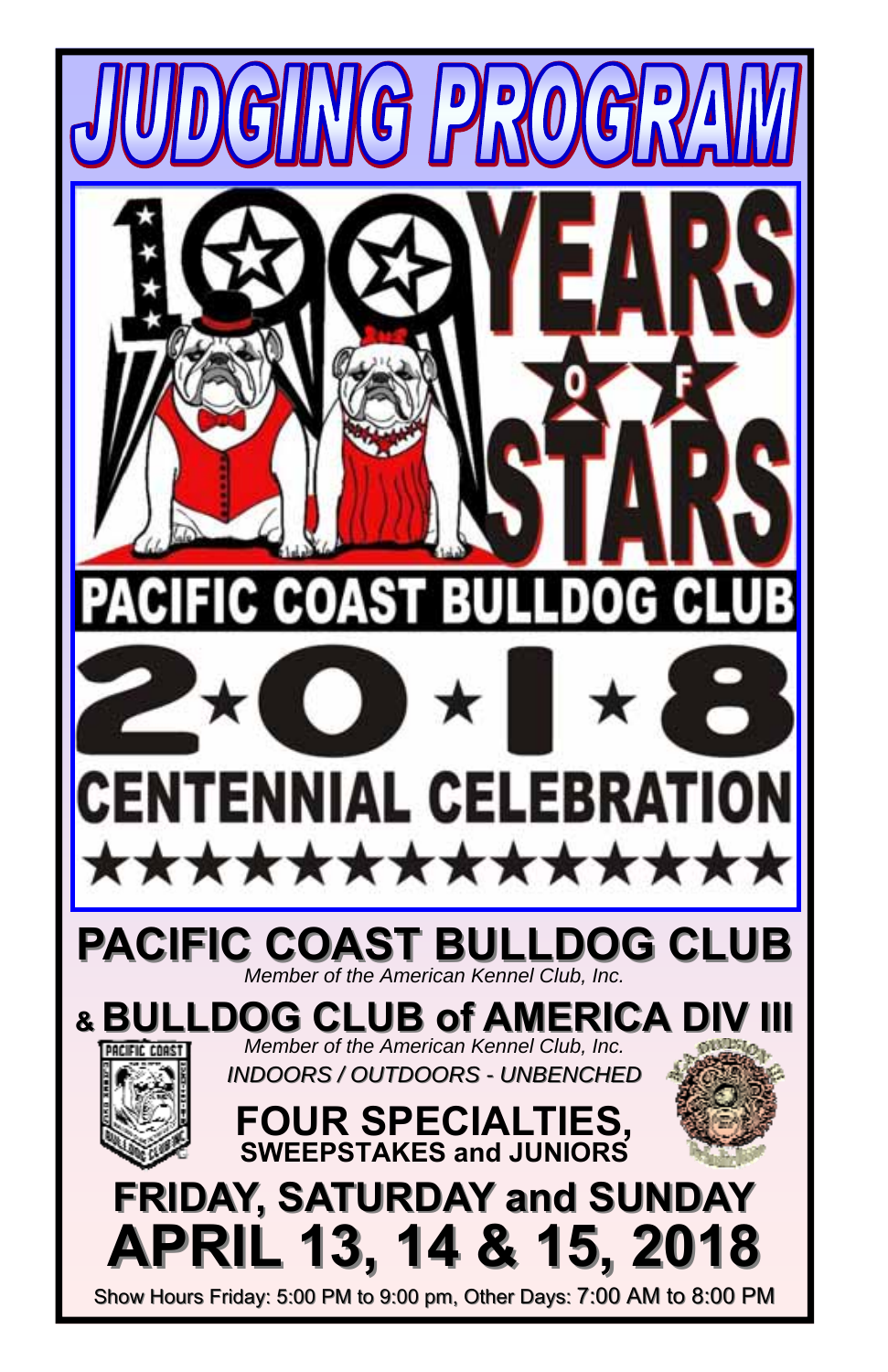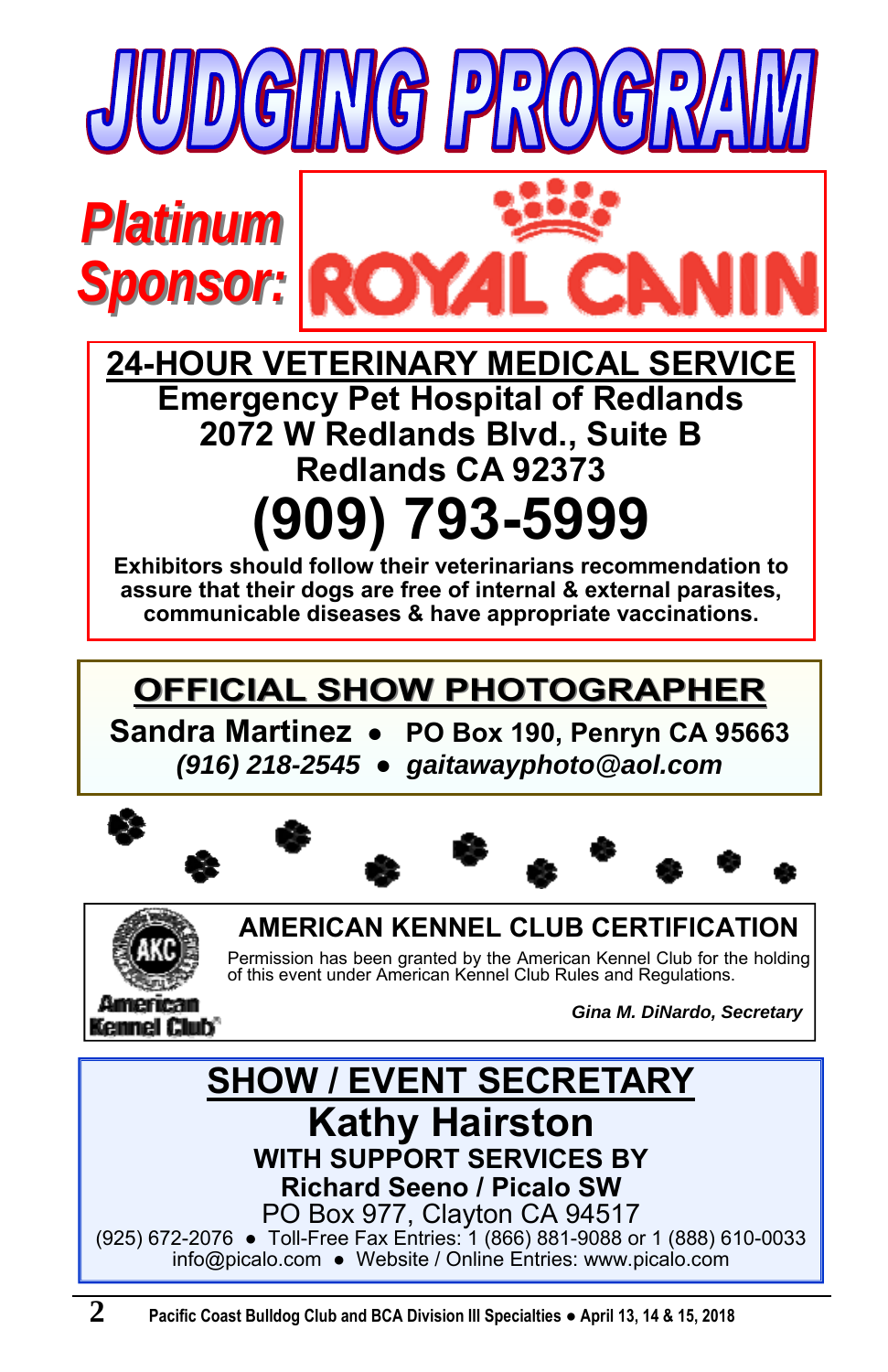## **BULLDOG CLUB OF AMERICA, DIVISION III Friday, April 13, 2018**

**All Regular, Non-Regular Breed Classes - Event #2018066115 Mr. Allen Breckley**  743 Rowland Ave., Camarillo CA 93010

**PACIFIC COAST BULLDOG CLUB Saturday, April 14, 2018** 

*THE PCBC CENTENNIAL CELEBRATION SPECIALT THE PCBC CENTENNIAL CELEBRATION SPECIALTY SHOW*

**Puppy Sweepstakes Classes - Event #2018144801 Mr. Charles "Chuck" Williams**  2525 Fullerton Rd., Rowland Heights CA 91748

**Junior Showmanship Classes - Event #2018144801 Mr. Adrian Quesada\***  1490 J T Eisley Dr., Corona CA 92881

**All Regular, Non-Regular Breed Classes - Event #2018144801 Mr. Fred Haynes\***  151 Hanover Rd., Newtown CT 06470

## **PACIFIC COAST BULLDOG CLUB AM Sunday, April 15, 2018**





**ENTRIES LIMITED TO 100 All Regular, Non-Regular Breed Classes - Event #2018144802 Ms. Elizabeth Karshner**  12312 Fite Hauck Rd., Sardinia OH 45171

# **PACIFIC COAST BULLDOG CLUB PM Sunday, April 15, 2018**

**All Regular, Non-Regular Breed Classes - Event #2018144803 Mr. Glen C. Carr** 

13834 Tollgate Rd., Pickerington OH 43147

**\****provisional status at time of assignment*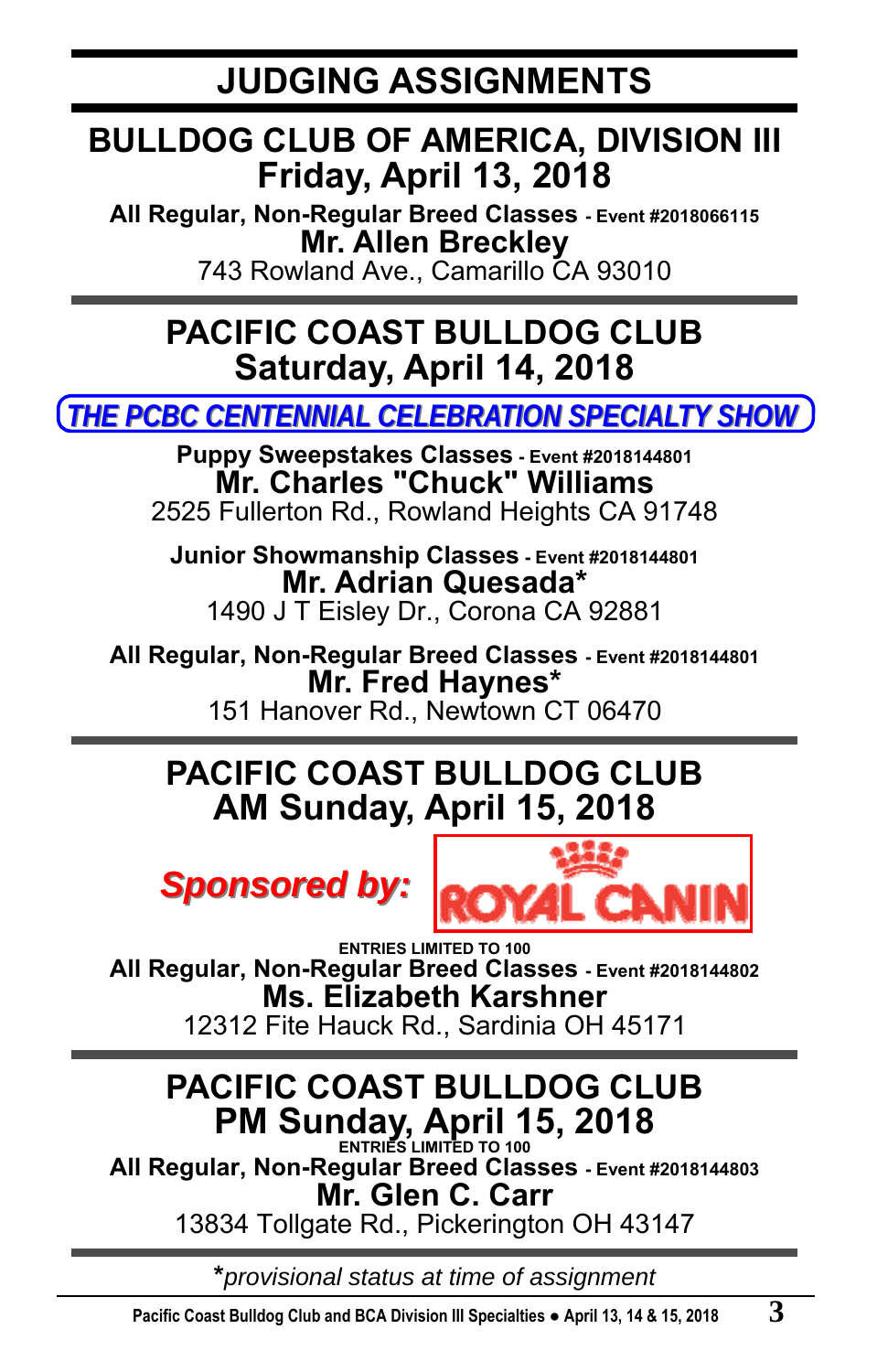

## **DoubleTree by Hilton Hotel 285 East Hospitality Ln. San Bernardino CA 92408**

For reservations use the code of PCB: **www.doubletree3.hilton.com or Call: (844) 501-2819**

Reservations are \$115 per night plus state and local taxes. A \$50 non-refundable cleaning deposit will be added for those guests with dogs in rooms.

**DIRECTIONS TO HOTEL From I-10, exit S. Waterman Ave., heading north;** 

**turn left on Hospitality Lane; the hotel is on the left.** 



*Seven RV PARKING SPACES are Available*  No hookups, Only \$100 per space covers all days. Contact Bill Gray at: (909) 985-9842 wegray@verizon.net

**No outside food may be brought into the hotel. Please respect this policy.** 

# *Welcome Vendors!*

*Contact Sherian Evans for prices & availability: Coolbredk9@hotmail.com In the interest of safety, the hotel has height, size restrictions and retains the right to adjust vendor layout.* 

# **Morning Hospitality will be Provided Saturday and Sunday**

**PCBC will provide a Free Lunch at the RV's Saturday after Judging***!* 

*Everyone is invited! You won't want to miss it!*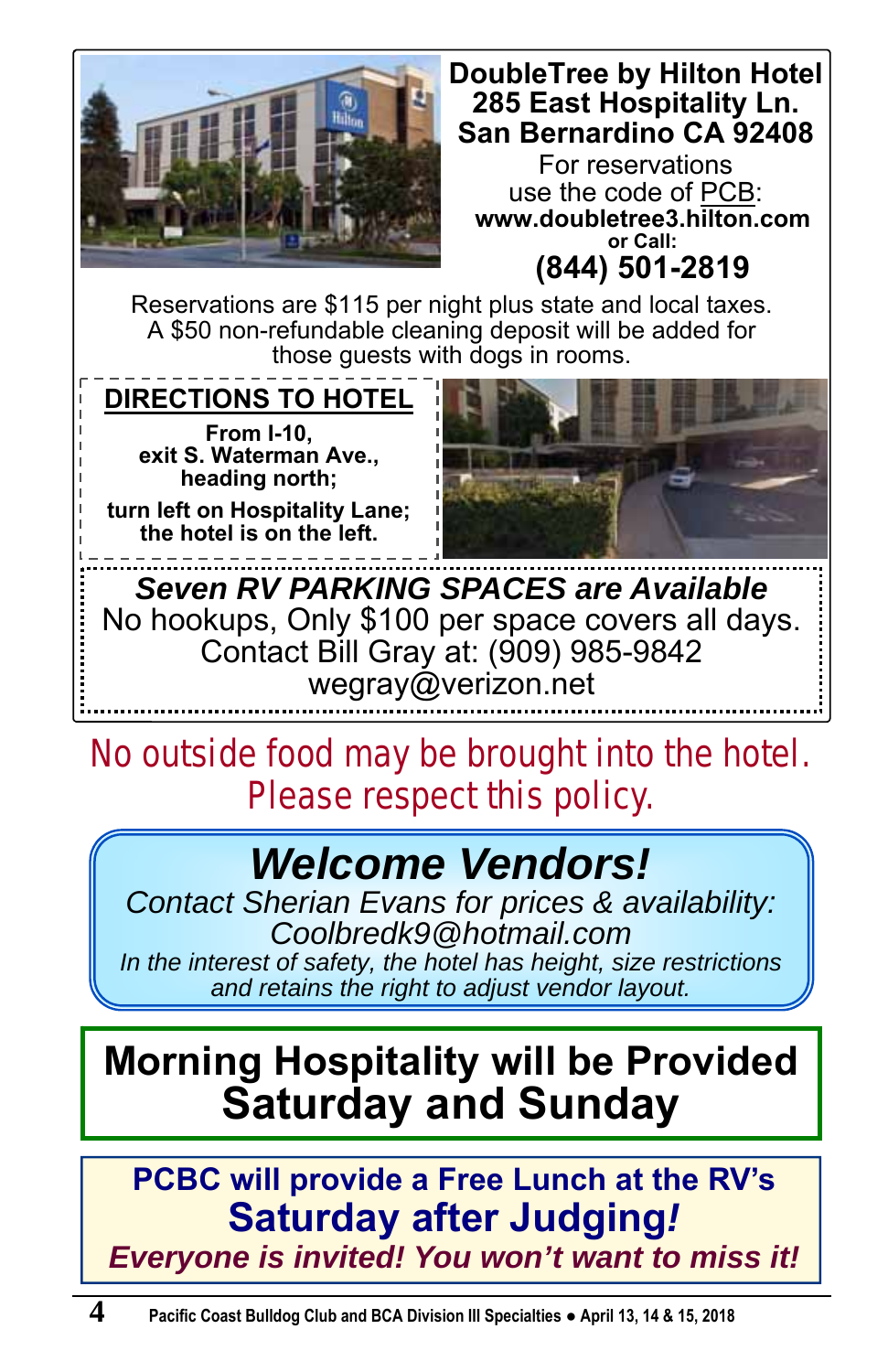

**We are pleased to have Royal Canin USA as our Platinum Level Sponsor for this Centennial Celebration Weekend Level Sponsor for this Centennial Celebration Weekend**



**Please check out the Royal Canin booth on Saturday and Sunday for information and free samples***!*

# **The Pacific Coast Bulldog Club Awards Presentation will take place 10 minutes following the conclusion of the Saturday show**

**Care of SHOW SITE** Whenever it shall be determined that misuse of a hotel/motel room or show site may have occurred, the AKC Event Show Committee shall convene for the express purpose of an on site inspection of the area in question.

**Misuse of SHOW SITE** includes but is not limited to the following:

- Smoking in non-smoking areas or rooms.
- ► Allowing dogs to relieve themselves in areas other than those designated for that purpose.
- ► **FAILURE** to clean up after any dog in your care in any area at any time.
- **► ALL DOGS MUST BE CRATED IN ROOMS**. Bathrooms are not considered a crate area and are not to be used to house dogs.
- ► DOGS ARE NOT to be bathed in hotel bathtubs. Hotel towels are not to be used on dogs. Dogs are not allowed on Hotel beds/bedspreads.
- **► NO OUTSIDE FOOD IS ALLOWED IN THE HOTEL**. You may enjoy outside food in your room or vehicle, NOT in the hotel show room, hallways, and/or lobby.

#### **DUE TO THE HIGH NUMBER OF COMPLAINTS MADE BY THE HOTEL ALL ROOMS WILL BE SERVICED DAILY. AT THE DISCRETION OF THE SHOW COMMITTEE OR THE HOTEL STAFF ROOMS CAN BE INSPECTED AT ANY TIME.**

**In the event of a complaint** should it be determined that destruction and/or misuse of property has occurred, the following steps shall be taken to correct the matter:

- $\blacktriangleright$  Monetary restitution shall immediately be made to the hotel/motel by the violator(s).
- ► The person(s) found in violation of the hotel / motel rules or AKC rules or rules of the hosting clubs, shall be asked to leave the premises immediately.
- ► If suspended from AKC privileges, the offender's name(s) shall be published in *The AKC Gazette* as having violated said rules.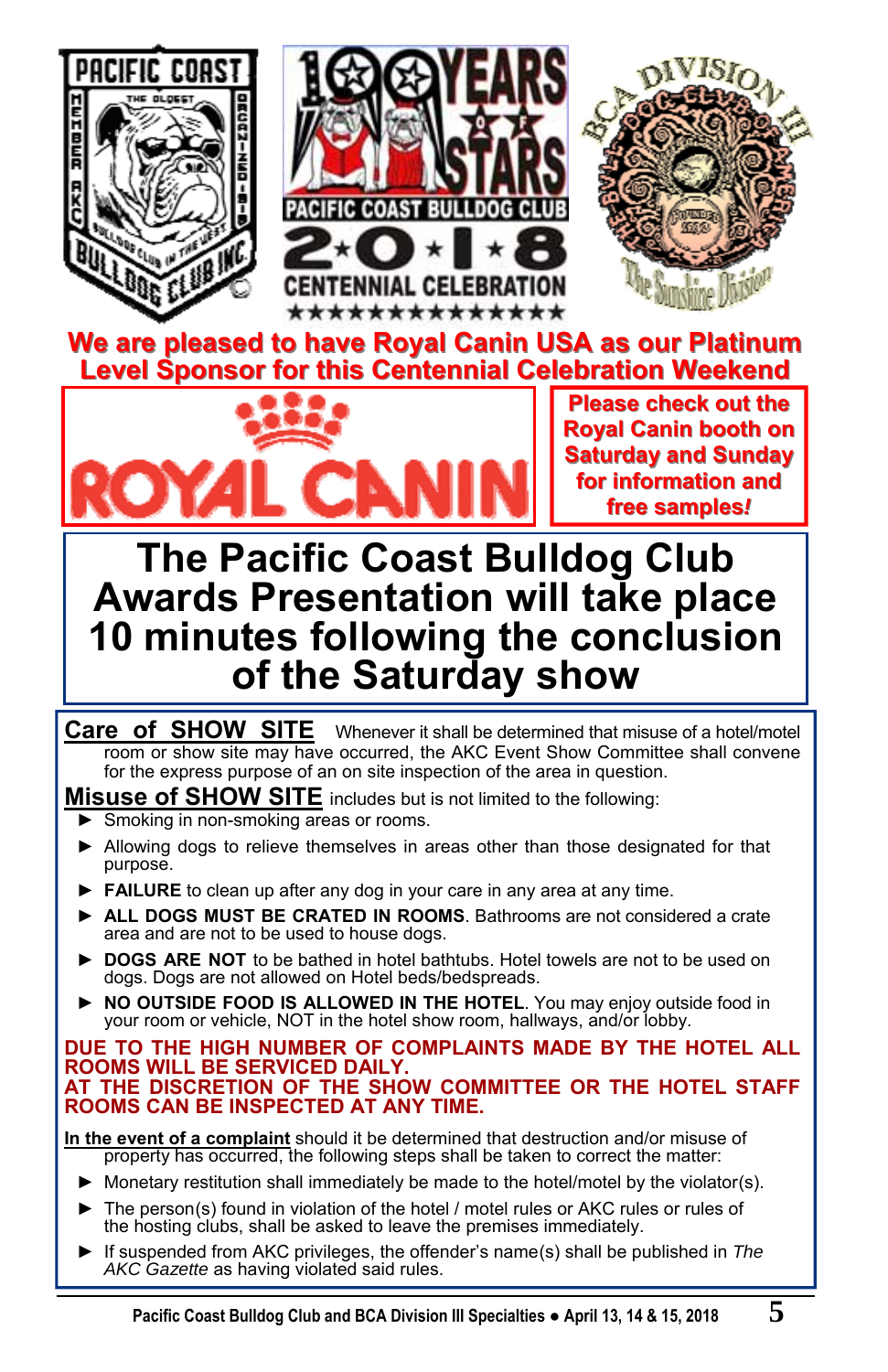# **SATURDAY - BULLDOG HEALTH CLINIC**

Dr. Butchko is once again providing our Bulldogs with health screening for CHIC certification

**Cardiac and Patella, paperwork will be available. All participants must be micro-chipped**  *(Chips will be available for \$25.00)*

The hosting clubs welcome new members. Visit the clubs' web-sites for information. And, **look for membership applications at the show***!*

**There will be a BCA Executive Committee meeting on Friday, April 13th before the start of the Division III show at 3:00 PM in the Loma Linda Room at the host hotel.** 

**There will be a BCA Division III Quarterly Board meeting on Saturday, April 14th one hour after judging in the Loma Linda Room at the host hotel.** 

**NOTICE TO EXHIBITORS REGARDING CORRECTIONS OR CHANGES TO ENTRIES**: Corrections other than the specific changes listed in Ch. 11, Sec. 6 (i.e. sex of a dog, transfers between age specific classes, and "move-ups" to BOB or BOV) are the only changes to the entries superintendents or secretaries are authorized to make after closing of entries**. THIS RULE IS BEING STRICTLY ENFORCED BY THE AMERICAN KENNEL CLUB. PLEASE CHECK YOUR ENTRIES CAREFULLY.** Corrections to entries may be made by the Event Secretary / Superintendent prior to the closing of entries if such correction is submitted in writing. Exhibitors are required to report any changes/ corrections after closing directly to the American Kennel Club.

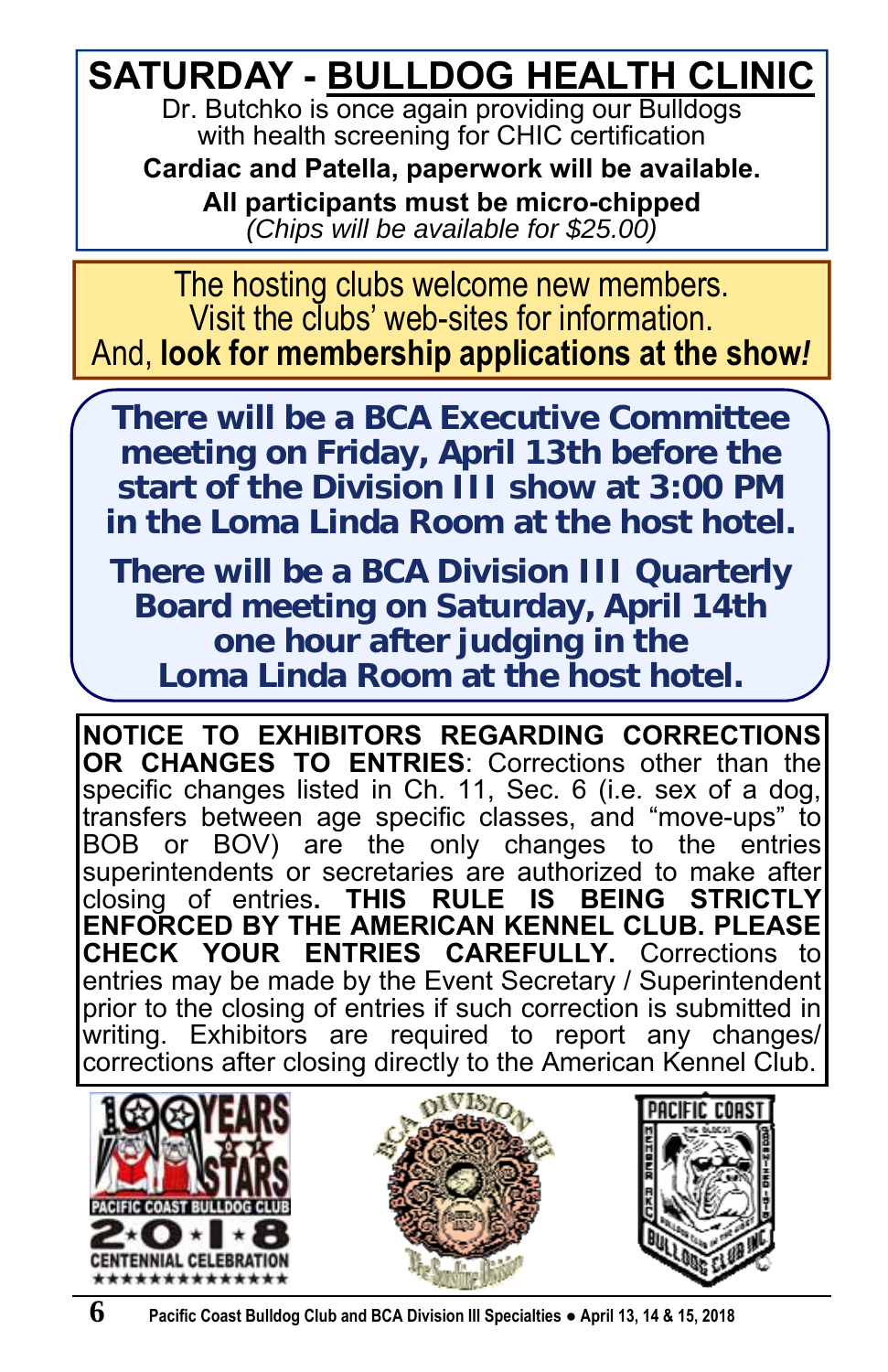# *FRIDAY - APRIL 13, 2018 APRIL 13, 2018*

## **Bulldog Club of America, Division III**

**Specialty** *- Event #2018066115*

**RING 1** *JUDGE:* **Mr. Allen Breckley - 71 Entries**

### **6:00 PM 71 BULLDOG CONFORMATION CLASS ENTRIES \_**

#### **22 Bulldog Dogs**

- 4 Puppy Dogs 6-9 Months
- 3 Puppy Dogs 9-12 Months
- 3 12-18 Months Dogs
- 4 Bred By Exhibitor Dogs
- 3 American Bred Dogs
- 5 Open Dogs  **Winners Dog**

#### **29 Bulldog Bitches**

- 5 Puppy Bitches 6-9 Months
- 4 Puppy Bitches 9-12 Months
- 3 12-18 Months Bitches
- 11 Bred By Exhibitor Bitches
	- 6 Open Bitches  **Winners Bitch**
	- 3 Veteran Bitches 6 Years and Over  **Best Veteran Bitch**

#### **17 Bulldog Best of Breed Competition ( 12 Dogs / 5 Bitches )**

Best Puppy from the Regular Classes Competition

*There is a Total of 71 Individual Dogs Entered in This Event for 71 Entries*

## **TRANSFERS TO BEST OF BREED COMPETITION The Deadline for Exhibitors wishing to transfer their dogs to Best of Breed Competition is One Hour prior to the ring time of the first class of the day**

Dogs may arrive anytime before judging begins. Judging will begin promptly as scheduled for each day. Dogs not required for further judging will be excused. Judges are not required to wait for dogs entered in classes. Judges can be expected to follow closely to the judging schedule printed in this judging program.

For your convenience, every reasonable effort has been made to carefully tabulate the class count and division of the sexes, however, neither the Clubs nor the Event Secretaries assumes responsibility for complete accuracy.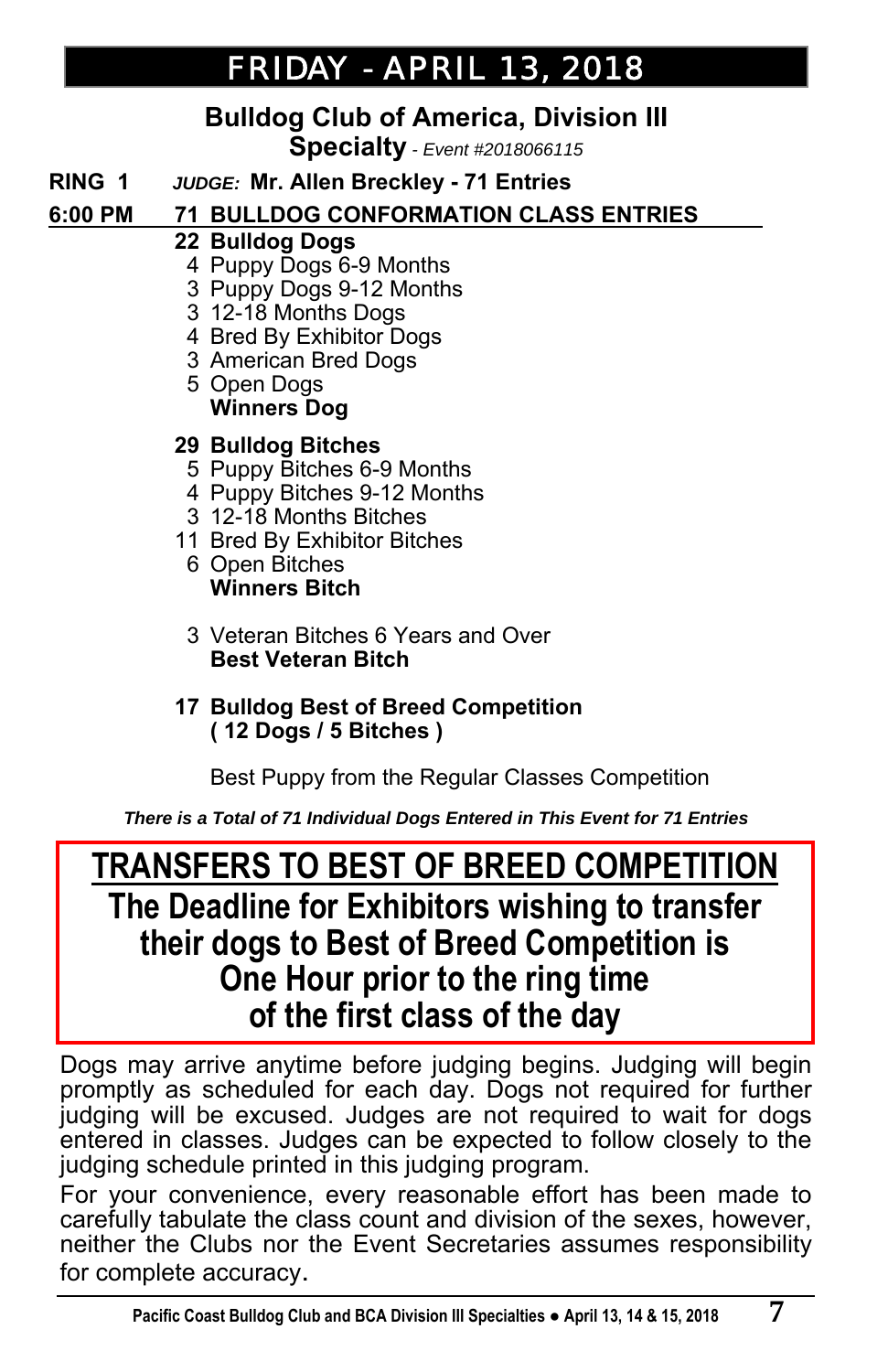# *SATURDAY SATURDAY - APRIL 14, 2018 APRIL 14, 2018*

# **Pacific Coast Bulldog Club, Inc.**

**Specialty Puppy Sweeps** *- Event #2018144801*

**RING 1** *JUDGE:* **Mr. Charles Williams - 20 Entries**

#### **8:00 AM 20 BULLDOG PUPPY SWEEPSTAKES ENTRIES \_**

- **8 Bulldog Dogs**
- 3 Puppy Dogs 6-9 Months
- 2 Puppy Dogs 9-12 Months
- 3 12-18 Months Dogs

#### **12 Bulldog Bitches**

- 5 Puppy Bitches 6-9 Months
- 4 Puppy Bitches 9-12 Months
- 3 12-18 Months Bitches

#### **Best in Puppy Sweepstakes Best of Opposite Sex to Best in Sweepstakes**

# **Pacific Coast Bulldog Club, Inc.**

**Specialty Junior Showmanship** *- Event #2018144801*

#### **RING 1** *JUDGE:* **Mr. Adrian Quesada - 2 Entries**

*Following Sweeps Classes* 

#### **2 JUNIOR SHOWMANSHIP ENTRIES \_**

- 2 Open All Ages
	- **Best in Junior Showmanship**

## **Pacific Coast Bulldog Club, Inc.**

**Specialty** *- Event #2018144801*

**RING 1** *JUDGE:* **Mr. Fred Haynes - 76 Entries**  *Following Juniors Classes* 

#### **76 BULLDOG CONFORMATION CLASS ENTRIES \_**

#### **22 Bulldog Dogs**

- 4 Puppy Dogs 6-9 Months
- 3 Puppy Dogs 9-12 Months
- 3 12-18 Months Dogs
- 4 Bred By Exhibitor Dogs
- 3 American Bred Dogs
- 5 Open Dogs  **Winners Dog**

#### **We are pleased to have Royal Canin USA as our Platinum Level Sponsor for this Centennial Celebration Weekend Level Sponsor for this Centennial Celebration Weekend**



**Please check out the Royal Canin booth on Saturday and Sunday for information and for information and free samples***!*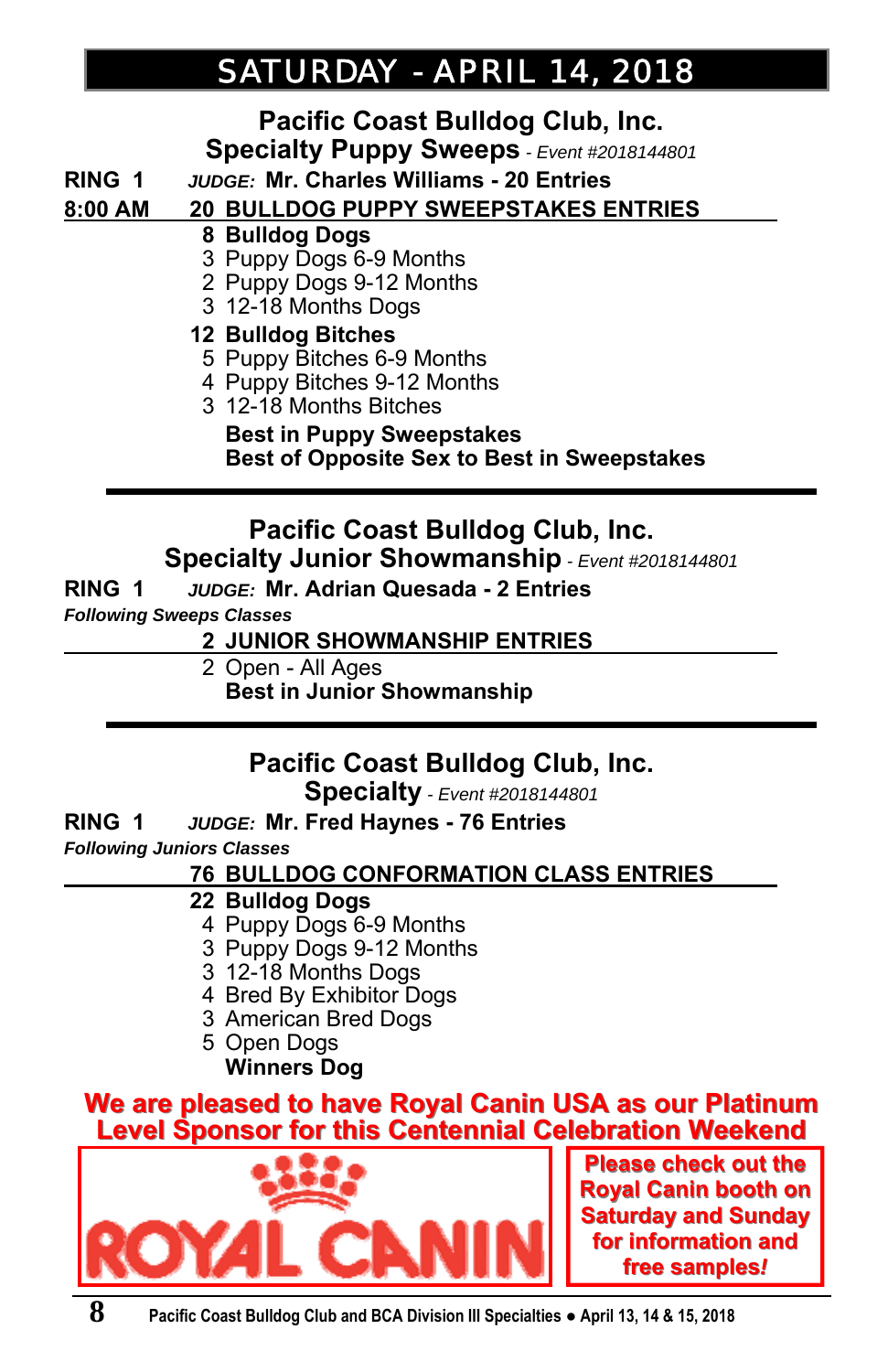## **Morning Hospitality will be Provided Saturday and Sunday**

#### **31 Bulldog Bitches**

- 6 Puppy Bitches 6-9 Months
- 4 Puppy Bitches 9-12 Months
- 4 12-18 Months Bitches
- 11 Bred By Exhibitor Bitches
	- 6 Open Bitches  **Winners Bitch**
	- 1 Veteran Dog 6 Years and Over  **Best Veteran Dog**
	- 3 Veteran Bitches 6 Years and Over  **Best Veteran Bitch**
- **19 Bulldog Best of Breed Competition ( 13 Dogs / 6 Bitches )**

**PCBC will provide a Free Lunch at the RV's Saturday after Judging***!*

Best Puppy from the Regular Classes Competition

*There is a Total of 76 Individual Dogs Entered in This Event for 98 Entries*

# *AM SUNDAY AM SUNDAY - APRIL 15, 2018 APRIL 15, 2018*

## **Pacific Coast Bulldog Club, Inc.**

**Specialty** *- Event #2018144802* 

**RING 1** *JUDGE:* **Ms. Elizabeth Karshner - 70 Entries**

## **8:00 AM 70 BULLDOG CONFORMATION CLASS ENTRIES \_**

- **19 Bulldog Dogs** 
	- 4 Puppy Dogs 6-9 Months
	- 3 Puppy Dogs 9-12 Months
	- 3 12-18 Months Dogs
	- 4 Bred By Exhibitor Dogs
	- 2 American Bred Dogs
	- 3 Open Dogs  **Winners Dog**

## **30 Bulldog Bitches**

- 5 Puppy Bitches 6-9 Months
- 4 Puppy Bitches 9-12 Months
- 4 12-18 Months Bitches
- 11 Bred By Exhibitor Bitches
	- 6 Open Bitches  **Winners Bitch**
	- 2 Veteran Bitches 6 Years and Over  **Best Veteran Bitch**
- **19 Bulldog Best of Breed Competition ( 14 Dogs / 5 Bitches )**

Best Puppy from the Regular Classes Competition

*There is a Total of 70 Individual Dogs Entered in This Event for 70 Entries*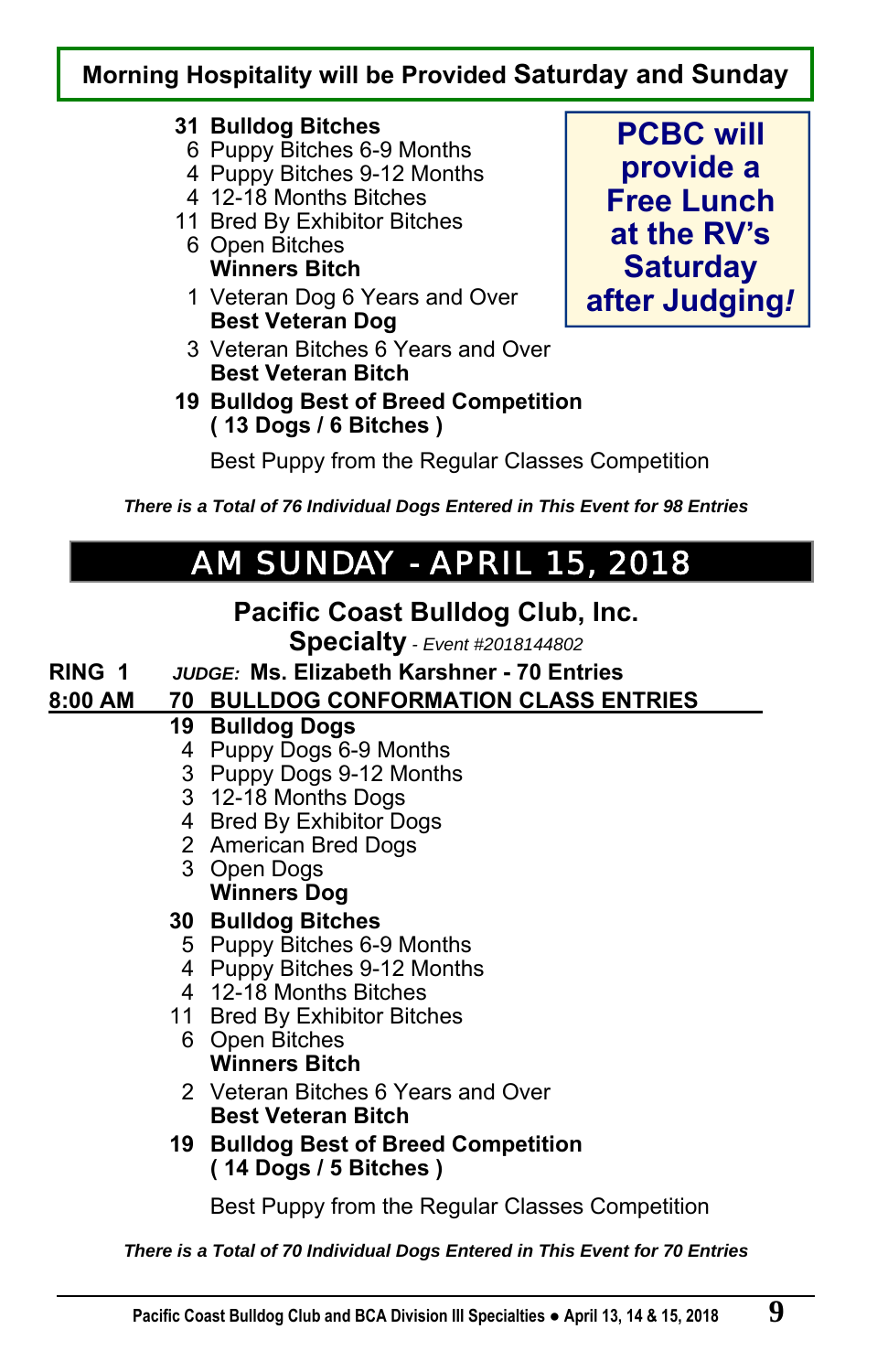## *PM SUNDAY PM SUNDAY - APRIL 15, 2018 APRIL 15, 2018*

## **Pacific Coast Bulldog Club, Inc.**

**Specialty** *- Event #2018144803* 

**RING 1** *JUDGE:* **Mr. Glen C. Carr - 64 Entries** 

#### **12:00 PM 64 BULLDOG CONFORMATION CLASS ENTRIES \_**

#### **18 Bulldog Dogs**

- 4 Puppy Dogs 6-9 Months
- 3 Puppy Dogs 9-12 Months
- 3 12-18 Months Dogs
- 3 Bred By Exhibitor Dogs
- 2 American Bred Dogs
- 3 Open Dogs  **Winners Dog**

#### **27 Bulldog Bitches**

- 5 Puppy Bitches 6-9 Months
- 3 Puppy Bitches 9-12 Months
- 4 12-18 Months Bitches
- 10 Bred By Exhibitor Bitches
	- 5 Open Bitches  **Winners Bitch**
	- 2 Veteran Bitches 6 Years and Over  **Best Veteran Bitch**
- **17 Bulldog Best of Breed Competition ( 11 Dogs / 6 Bitches )**

Best Puppy from the Regular Classes Competition

*There is a Total of 64 Individual Dogs Entered in This Event for 64 Entries*



*appreciation to all of the GOLD SPONSORS for the 2018 Centennial Celebration Specialty Show Weekend.* 

*Without your financial support, our celebratory event in this beautiful venue would not have been possible.*

- ♥ Mark & Renee Benjamin
- ♥ Al & Peggy Breckley
- ♥ Sue Calhoun
- ♥ Sherian Evans
- ♥ Bill & Kay Gray
- ♥ Terry & Patti Hawkinson
- ♥ Scott & Bonnie Johnson
- ♥ Bob & Lenora Kerr
- ♥ Jim & Gloria Kepler
- ♥ Fran Lesser
- ♥ Brenda Newcomb & Joy Iwasko
- ♥ Link Newcomb & Antonio Lemes
- ♥ Jeff & Cyndee Paulus
- ♥ Dennis Balanag & Lalaine Policar
- ♥ Adrian & Michelle Quesada
- ♥ Willie Quesada
- ♥ Pat Ropp
- ♥ Richard & Suzanne Truong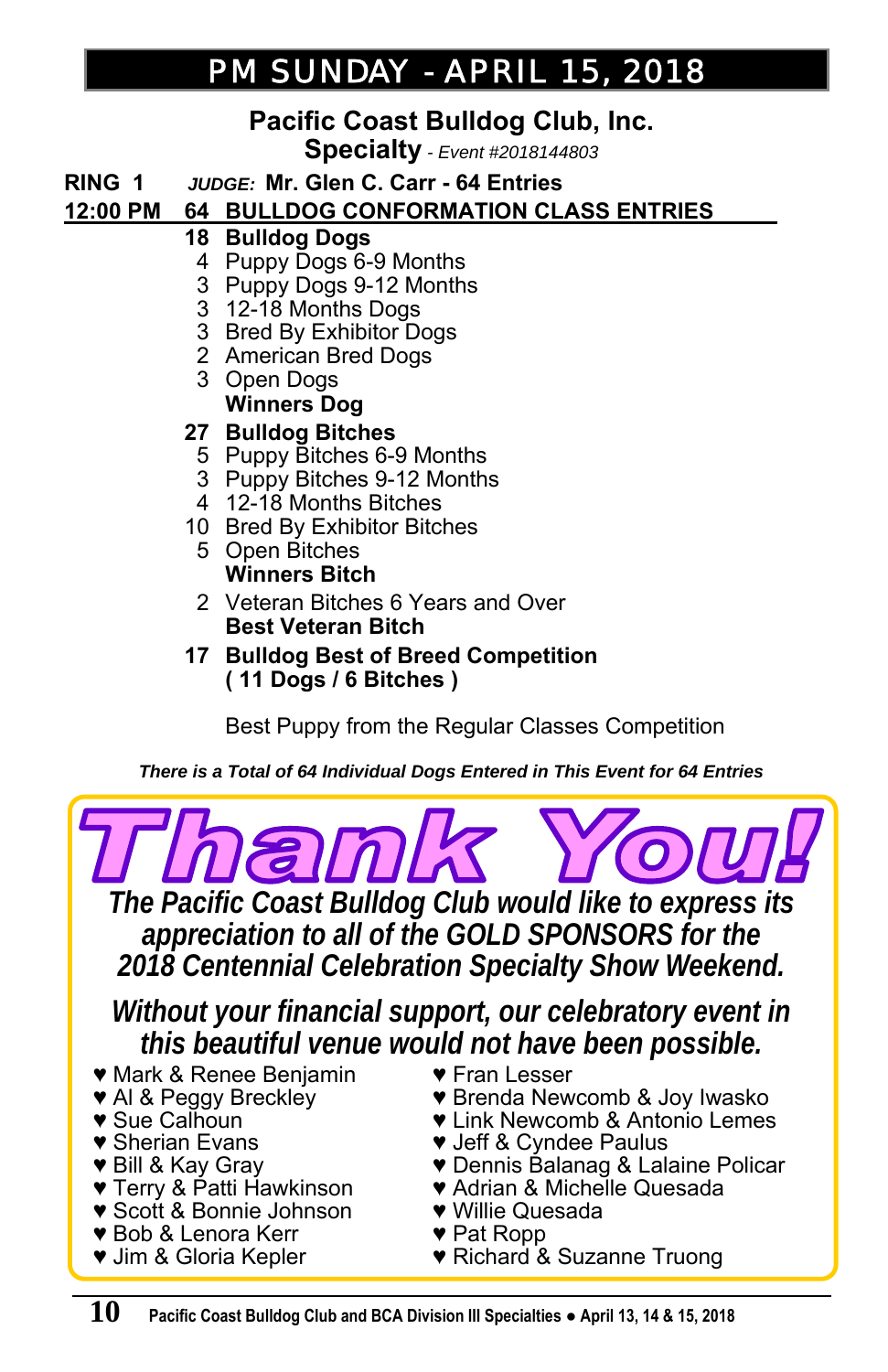# *The Stars Will Be Out…* **One Special Night One Special Night PCBC Centennial Celebration PCBC Centennial Celebration**

**Saturday Saturday**

*PCBC is 100! Please join your Bulldog PCBC is 100! Please join your Bulldog family for our big birthday party! family for our big birthday party!*

# **April 14, 2018 April 14, 2018 6:00 PM 6:00 PM DoubleTree Hotel DoubleTree Hotel San Bernardino, California Admission is Free***!*

**Hors d'oeuvres, a cash bar and \$5 gets you a People's Choice ballot***!* 

**PCBC Centennial Celebration Top Stars Event.**  *Three judges use a score sheet derived from the Bulldog standard.* 

*All champions are eligible. Entry can be made at time of event. Winner expected to receive an invitation to the first Top-20 Plus event held at the 2018 BCA National.* 

**Go to thepcbc.org for details and rules.**